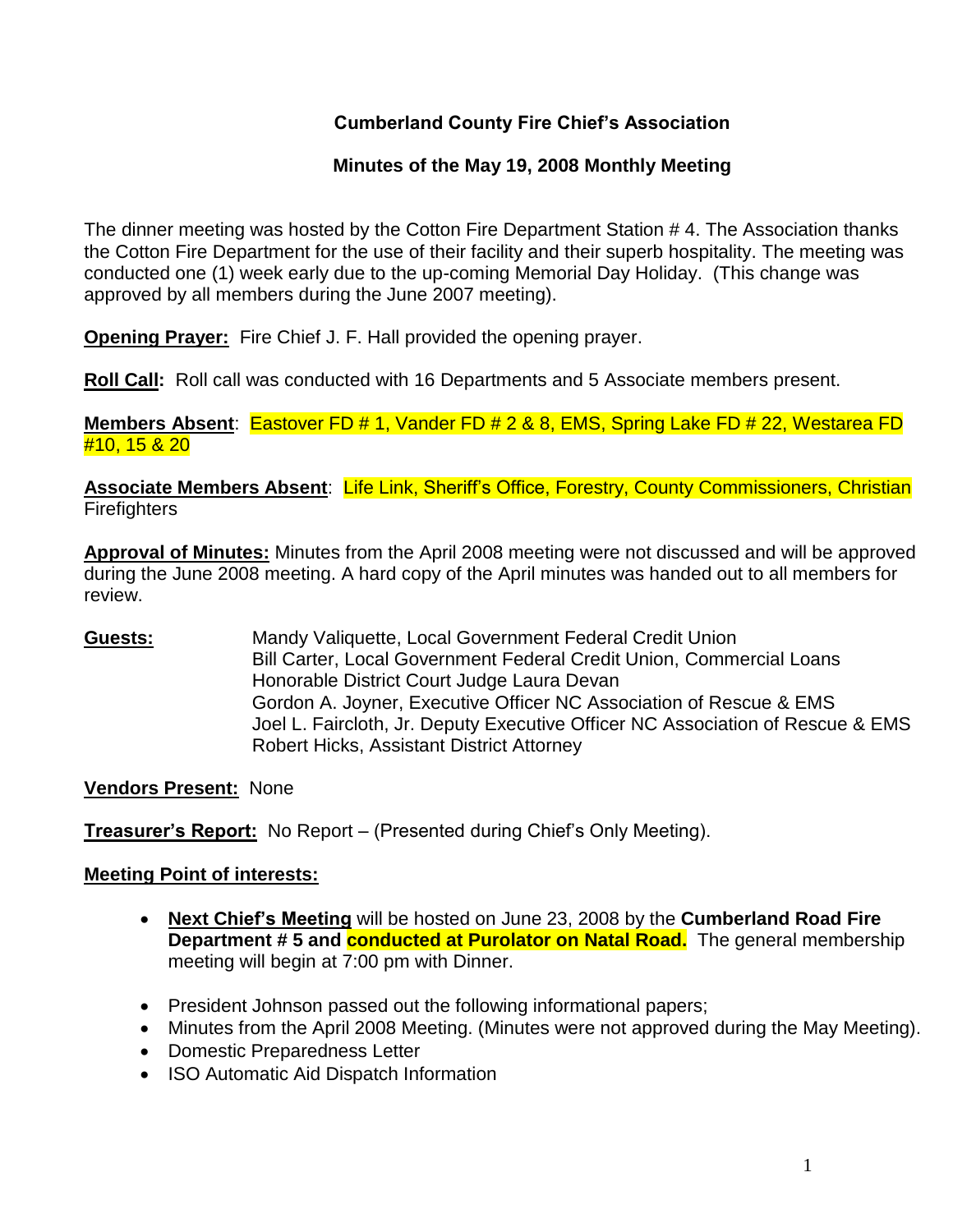# **OLD BUSINESS:**

- 1. Emergency Services Director Kenny Curry presented the association a recommendation from the Communications Committee concerning the Automatic Aid Dispatch Procedures. He stated that Keith McLoud from the Department of Insurance (DOI) had apparently mistaken his requested and that Mr. A.C. Daniels Sr. Rating Inspector corrected the issue on man-power credit. Every department must have four (4) firefighters along with one (1) Engine Company on the scene of every structure fire within their perspective fire district. However the 9-S 6 Mile Rating as well ISO standards require an automatic aid dispatch protocol. Therefore the Communications committee recommends that we start a test phase of automatic dispatch effective June 1, 2008. Director Kenny Curry provided an example dispatch procedure to all members present. A discussion followed by all members followed with a procedural vote by the entire membership with all members in attendance voting in favor of the new automatic aid dispatch protocol. Kenny stated that this will be a learning experience for all of us to include his dispatchers. He stated we have been dispatching one way for the past twenty (20) plus years so slip-ups on the new system may occur from time to time until we perfect the system. He urged all members to write down problems and provide them to either Chief Bullard (2301) Chairman of the Communications Committee or himself. We will further discuss the progress during our next meeting in June.
- 2. Kenny stated that all those departments that have not submitted the model and serial number for their VHF base stations by Friday May 23rd will not be included in the repair contract offered by Cumberland County for VHF Base Stations. He stated that he had requested this information for the past two (2) months and time is up on Friday. Please submit this information at once if you have not.
- 3. Kenny also stated that the protocol or radio procedure for initiating a call is already covered within the current standards. He stated that the preferred method would be TO – FROM, however they have no problem if you use TO - From or From – To.
- 4. President Johnson brought the membership up-to-date on the Jr. Firefighter exclusion recently published and adopted by the Department of Insurance (DOI) as a result of Child Labor Laws. He has spoken with Senator Rand, and he is aware that this is a state-wide problem, whereas he and other law makers are receiving mail from all of the state of North Carolina concerning this single issue. We will keep the membership abreast on this issue.

# **NEW BUSINESS:**

- 1. Gordon Joyner, Executive Director of the North Carolina Association of Rescue and Emergency Medical Services, Inc addressed the association and provided a complete review of association benefits. Currently nine (9) Cumberland County Fire Departments are members of the association.
	- Cotton FD # 4 Medium Rescue Provider
	- Cumberland County EMS Ambulance EMS Provider
	- Cumberland Road FD # 5 Medical Responder
	- Eastover FD # 1 Heavy Rescue, Water Rescue & High Angle Provider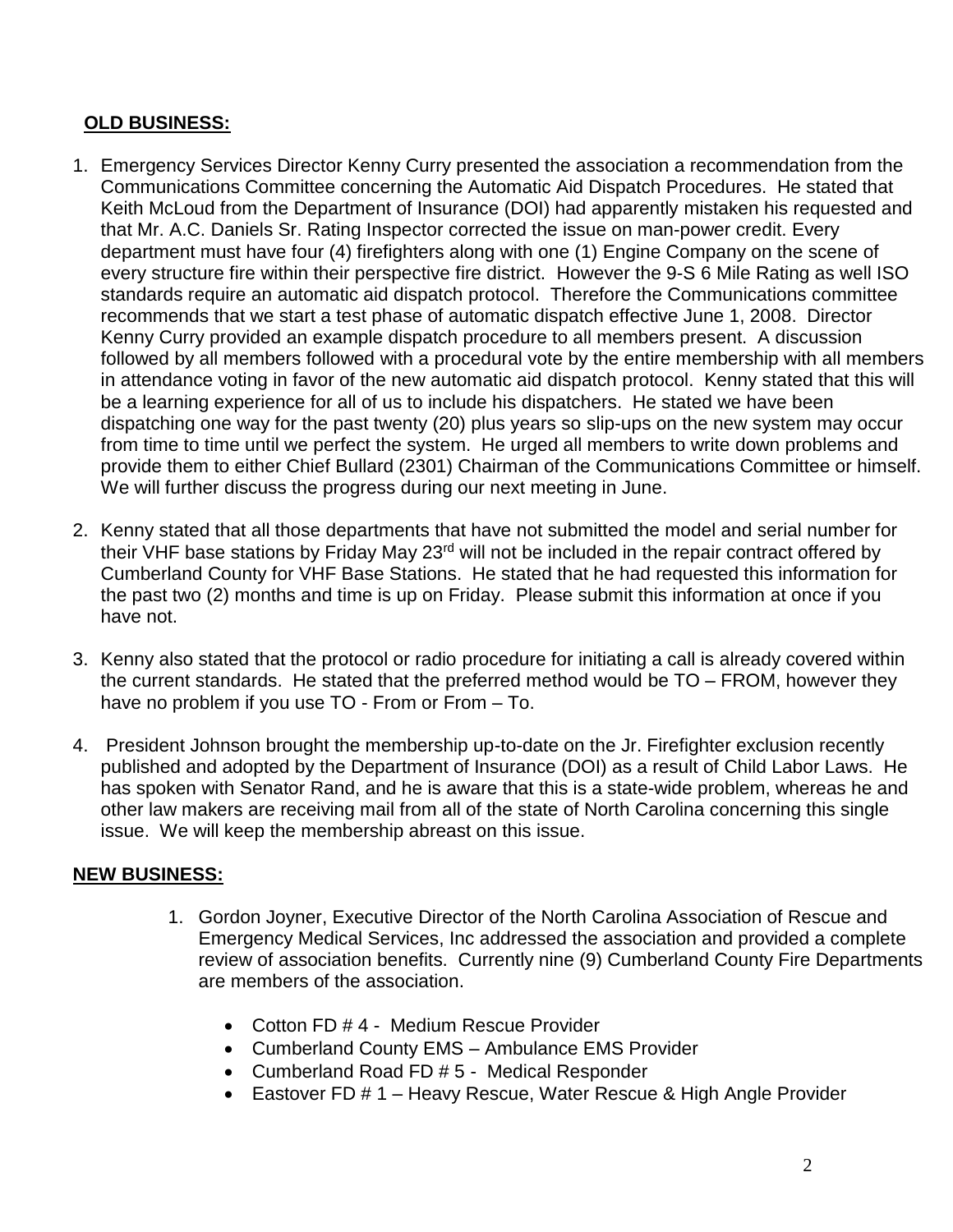- Fayetteville FD– Ambulance EMS, Heavy Rescue & High Angle Provider
- Spring Lake FD # 22 Medical Responder Unit
- Stoney Point FD # 13 & 19 Medical Responder Unit, Water Rescue & Heavy Rescue Provider
- Vander FD # 2 & 8 Ambulance EMS Provider, Medium Rescue Service
- Westarea FD 10-15 & 20 Ambulance EMS Provider, Medium Rescue Service

Gordon also updated the association concerning the up-coming change of the Emergency Rescue Technician certification changes. Whereas the current standard does not provide sufficient training to meet the required standards. In closing he urged those departments that are members to update their records and take advantage of their scholarship programs.

- 2. Station 26 Beaver Dam Fire Department has purchased additional land for a second station and requested a second station number for the new department. Beaver Dam would very much like to keep their station number in classification with 26 and therefore requested to use the vacant station # 6 for their future department. Deputy Chief Hank Harris spoke up and reminded the membership that the Cotton Fire Department had already requested the use of # 6 for their second department to be built in the near future. This request was officially presented to the association and approved. Beaver Dam will make a subsequent request in writing next month for a different number.
- 3. President Johnson asked the members to monitor a Federal Legislative Bill H.R. 980 a bill sponsored by Senator Edward Kennedy (D) Mass. The bill requires MANDATORY COLLECTIVE BARGAINING for public safety officers. The bill referred to as the Public Safety Employer-Employee Cooperation Act, would require all state and local governments to engage in collective bargaining with their police, fire and EMS personnel. This bill will also have implication for certain volunteer fire departments with full time or paid personnel. Please contact your local senator and voice your objection to this bill. A list and points of contact for all Senators can be found at [http://www.senate.gov](http://www.senate.gov/)
- 4. President Johnson advised the membership that the Hurricane Season is starting June 1, 2008 and asked all Chief's to look at their preparedness. Erratic weather patterns are affecting our entire country so let's prepare and be ready.
- 5. President Johnson informed the membership that the final report is out on the Charleston South Carolina Fatal Fire. He asked all members to make it a point and read the report and take internal corrective action. We should always learn from other mistakes.
- 6. Next month or June is Fire Safety Stand-Down please participate in this important fire safety initiative.
- 7. President Johnson informed all members that the SAFER grant application period will open for 30 days starting May 27 and ending June 27, 2008. He also provided an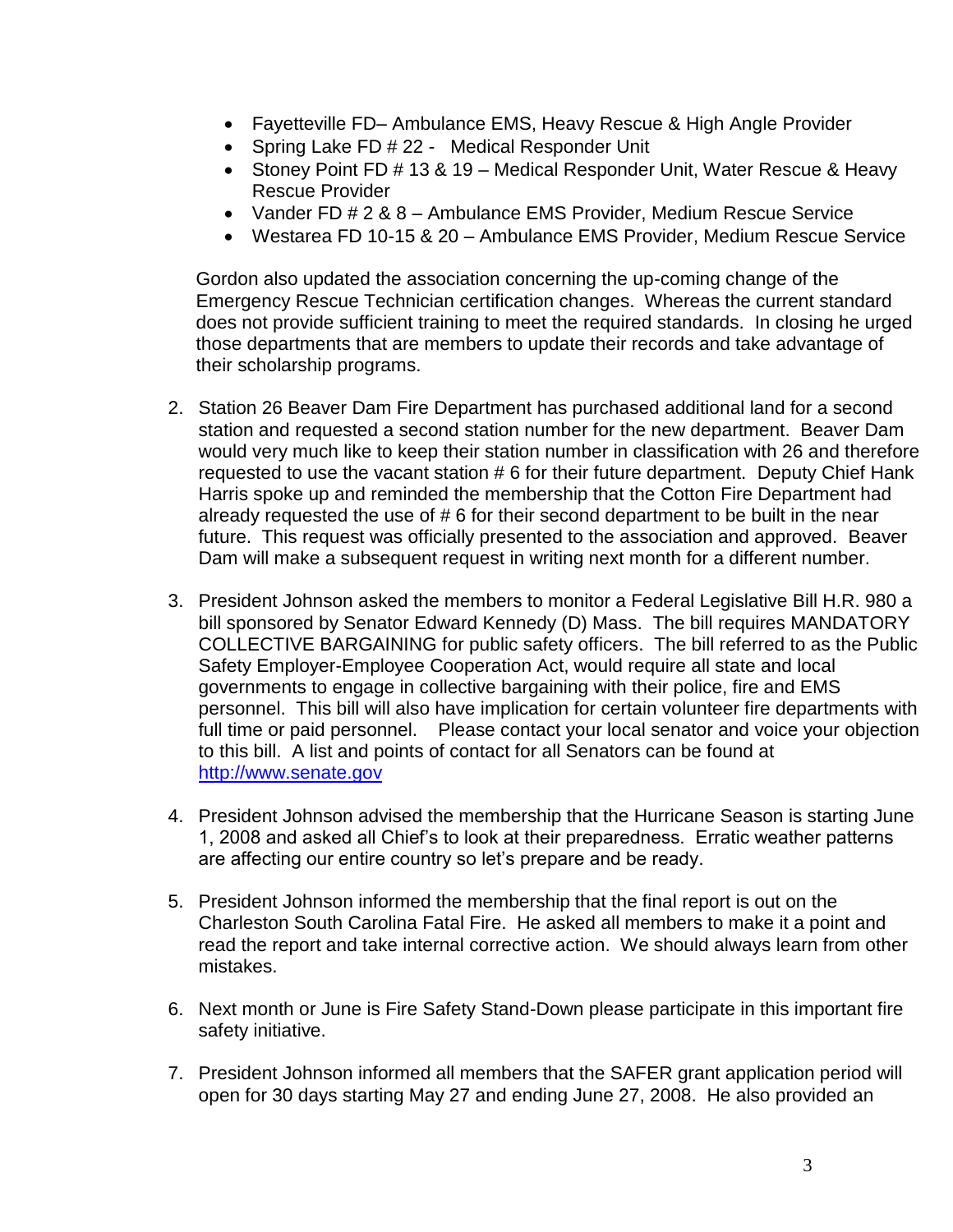overview of the Assistant to Firefighters Grant (AFG) Peer review process. Chief Johnson participated in the Peer Review process during the week of 4 to 9 May in Emmitsburg Maryland.

# **COMMITTEE REPORTS:**

#### **I D CARD COMMITTEE Lt**. Tara Johnson (Stoney Point) Chairperson

 **FYI.** Fire Chiefs are required to send a signed letter or memo with a firefighter requesting an ID Card. For any questions or an appointment contact 424-0694 or e-mail at [tara@stoneypointfire.com](mailto:tara@stoneypointfire.com)

#### **FIRE PREVENTION/EDUCATION COMMITTEE**

• No report

# **COMMUNICATIONS COMMITTEE** Chief B. Bullard (Stedman) Chairperson

• No report – See Old Business

# **STANDARDS & POLICY COMMITTEE** Chief K. Hall (Cumberland Road) Chairperson

• No Report. (ICS Policy Final Pending)

#### **TRAINING COMMITTEE** Chief P. Strahan (Westarea) Chairperson

• No report

# **MEMORIAL COMMITTEE** Deputy Chief S. Blackburn (Ft. Bragg) Chairperson

• No Report

# **AUTOMATIC AID/MUTUAL AID COMMITTEE** Chief J. F. Hall (Bethany) Chairperson

• No Report - See Old Business concerning automatic aid dispatch.

# **FINANCE COMMITTEE** Deputy Chief Freddy Johnson Jr. (Stoney Point) Chairperson

• See Hand-Out

# **RESCUE COMMITTEE** Deputy Chief Freddy Johnson Jr. (Stoney Point) Chairperson

• No report

#### **EASTERN FIRE SCHOOL** Chief R. Marley (Pearces Mill) Chairperson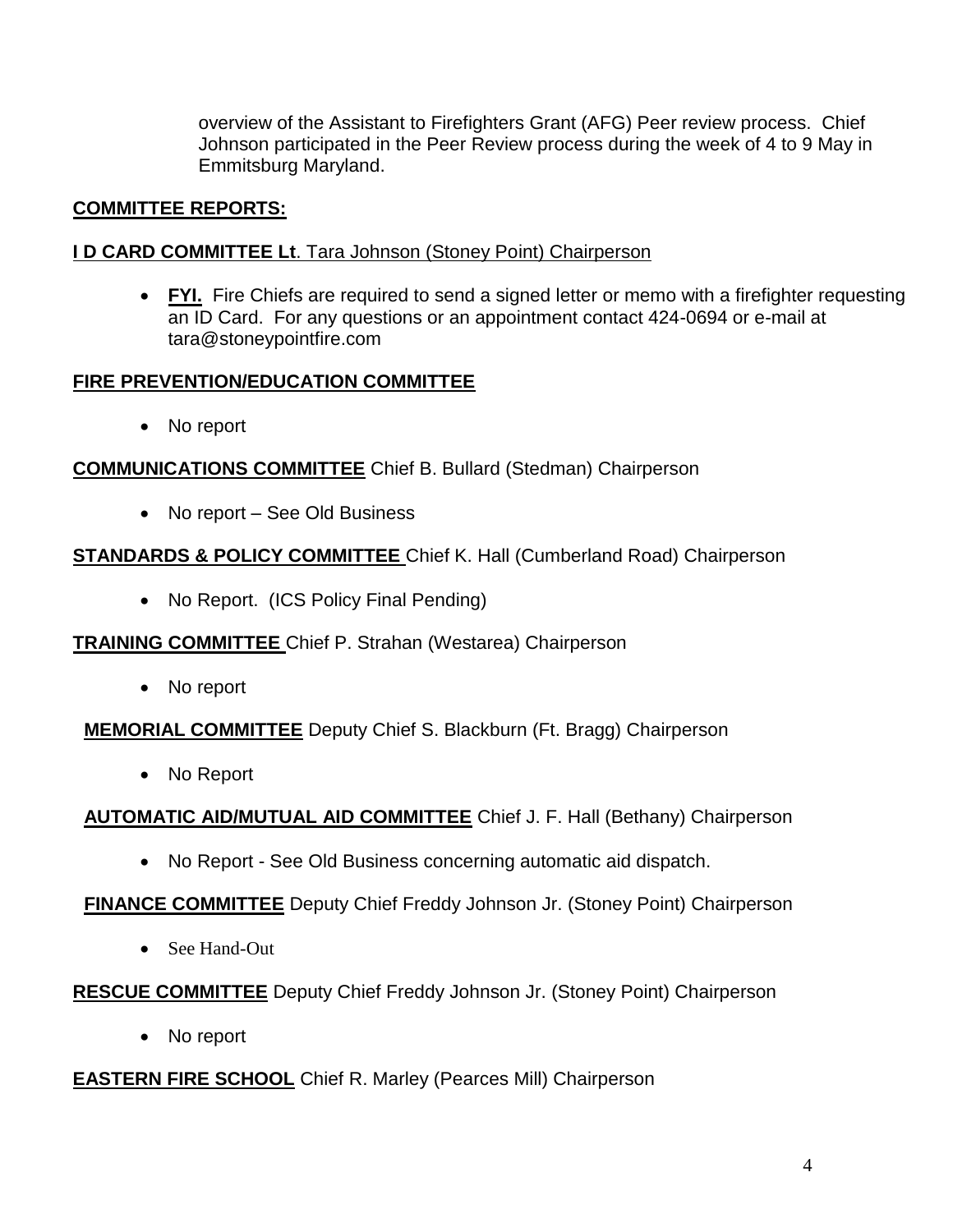• No Report

#### **EMS DIRECTOR:** Colonel Wally W. Ainsworth

• No Report

# **ASSOCIATE MEMBERS REPORT**

#### **EMERGENCY SERVICES DIRECTOR/ ECC-911** Kenny Curry, Director

• Kenny advised all members to prepare for some potential bad weather on Tuesday May 20, 2008. The National Weather Service has issued an advisory for potentially severe weather for Tuesday that could affect Cumberland County.

**HAZMAT** BC Hieu Sifford - POC telephone for HAZMAT is 433-1729.

• No report.

#### **FORESTRY DISTRICT** Ranger J. Johnson

• No report

# **FTCC** Ernest Ward

No report

#### **SHERIFF'S OFFICE** Sheriff Butler

• No report

# **HIGHWAY PATROL**

No report

# **CHRISTIAN FIREFIGHTERS** Chaplain Casanova

• No report

# **COUNTY COMMISSIONERS** Fire Commissioner Ed Melvin

• No Report

# **FOR THE GOOD OF THE ASSOCIATION:**